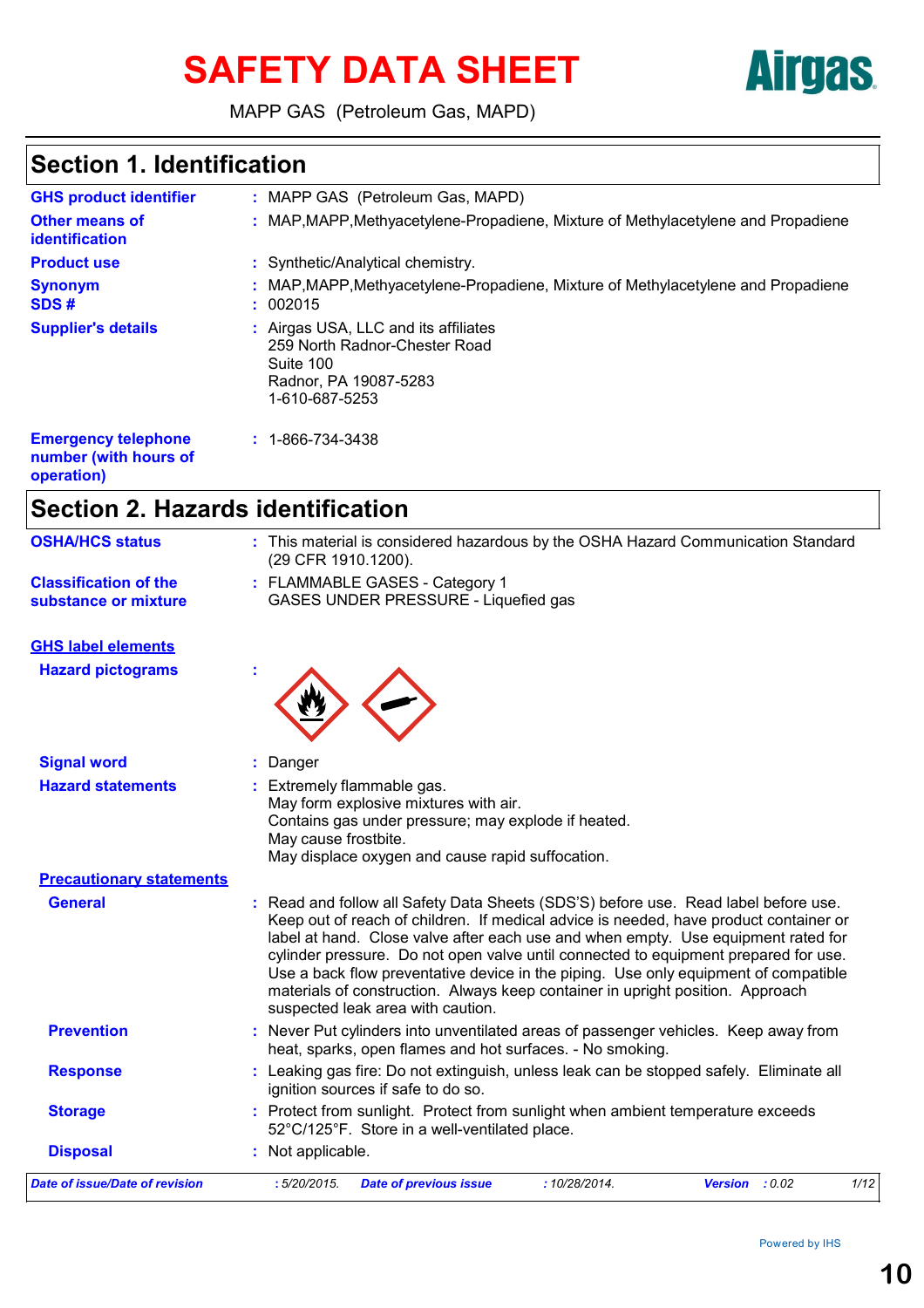### **Section 2. Hazards identification**

**Hazards not otherwise classified :** Liquid can cause burns similar to frostbite.

### **Section 3. Composition/information on ingredients**

| <b>Substance/mixture</b>                       | Mixture                                                                           |
|------------------------------------------------|-----------------------------------------------------------------------------------|
| <b>Other means of</b><br><b>identification</b> | : MAP, MAPP, Methyacetylene-Propadiene, Mixture of Methylacetylene and Propadiene |

#### **CAS number/other identifiers**

| <b>CAS</b> number   | : Not applicable. |
|---------------------|-------------------|
| <b>Product code</b> | : 002015          |

| <b>Ingredient name</b> | $\frac{9}{6}$ | <b>CAS number</b> |
|------------------------|---------------|-------------------|
| propylene              | $ 40 - 50 $   | 115-07-1          |
| methyl acetylene       | $27 - 33$     | 74-99-7           |
| $1,2$ -propadiene      | $13 - 15$     | 463-49-0          |
| isobutane              | $2 - 5$       | 75-28-5           |
| N-Butane               | $2 - 5$       | 106-97-8          |
| Propane                | $1 - 5$       | 74-98-6           |

**There are no additional ingredients present which, within the current knowledge of the supplier and in the concentrations applicable, are classified as hazardous to health or the environment and hence require reporting in this section.**

**Occupational exposure limits, if available, are listed in Section 8.**

### **Section 4. First aid measures**

#### **Description of necessary first aid measures**

| <b>Eye contact</b>  | : Immediately flush eyes with plenty of water, occasionally lifting the upper and lower<br>eyelids. Check for and remove any contact lenses. Continue to rinse for at least 10<br>minutes. Get medical attention if irritation occurs.                                                                                                                                                                                                                                                                                                                                                                        |
|---------------------|---------------------------------------------------------------------------------------------------------------------------------------------------------------------------------------------------------------------------------------------------------------------------------------------------------------------------------------------------------------------------------------------------------------------------------------------------------------------------------------------------------------------------------------------------------------------------------------------------------------|
| <b>Inhalation</b>   | : Remove victim to fresh air and keep at rest in a position comfortable for breathing. If<br>not breathing, if breathing is irregular or if respiratory arrest occurs, provide artificial<br>respiration or oxygen by trained personnel. It may be dangerous to the person providing<br>aid to give mouth-to-mouth resuscitation. Get medical attention if adverse health effects<br>persist or are severe. If unconscious, place in recovery position and get medical<br>attention immediately. Maintain an open airway. Loosen tight clothing such as a collar,<br>tie, belt or waistband.                  |
| <b>Skin contact</b> | : Flush contaminated skin with plenty of water. Remove contaminated clothing and<br>shoes. To avoid the risk of static discharges and gas ignition, soak contaminated<br>clothing thoroughly with water before removing it. Get medical attention if symptoms<br>occur. In case of contact with liquid, warm frozen tissues slowly with lukewarm water<br>and get medical attention. Do not rub affected area. Wash clothing before reuse.<br>Clean shoes thoroughly before reuse.                                                                                                                            |
| <b>Ingestion</b>    | : Remove victim to fresh air and keep at rest in a position comfortable for breathing. Get<br>medical attention if adverse health effects persist or are severe. Ingestion of liquid can<br>cause burns similar to frostbite. If frostbite occurs, get medical attention. Never give<br>anything by mouth to an unconscious person. If unconscious, place in recovery position<br>and get medical attention immediately. Maintain an open airway. Loosen tight clothing<br>such as a collar, tie, belt or waistband. As this product rapidly becomes a gas when<br>released, refer to the inhalation section. |

#### **Most important symptoms/effects, acute and delayed Potential acute health effects**

| Date of issue/Date of revision | : 5/20/2015. | <b>Date of previous issue</b> | 10/28/2014. | : 0.02<br><b>Version</b> | 2/12 |
|--------------------------------|--------------|-------------------------------|-------------|--------------------------|------|
|                                |              |                               |             |                          |      |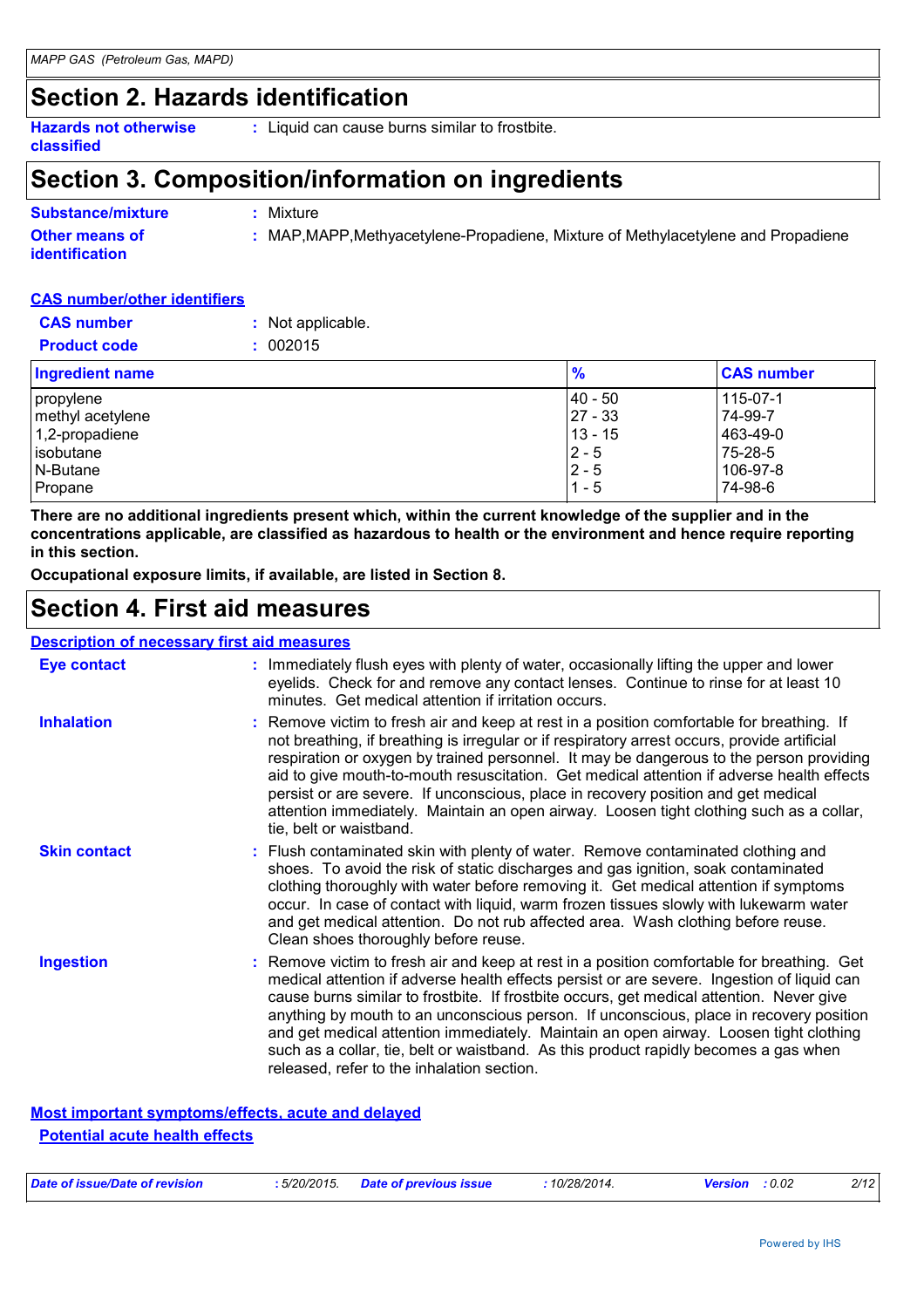## **Section 4. First aid measures**

| <b>Eye contact</b>                  | : Liquid can cause burns similar to frostbite.                                                                                                                                |
|-------------------------------------|-------------------------------------------------------------------------------------------------------------------------------------------------------------------------------|
| <b>Inhalation</b>                   | : No known significant effects or critical hazards.                                                                                                                           |
| <b>Skin contact</b>                 | Dermal contact with rapidly evaporating liquid could result in freezing of the tissues or<br>frostbite.                                                                       |
| <b>Frostbite</b>                    | : Try to warm up the frozen tissues and seek medical attention.                                                                                                               |
| <b>Ingestion</b>                    | : Ingestion of liquid can cause burns similar to frostbite.                                                                                                                   |
| <b>Over-exposure signs/symptoms</b> |                                                                                                                                                                               |
| <b>Eye contact</b>                  | : Adverse symptoms may include the following:<br>frostbite                                                                                                                    |
| <b>Inhalation</b>                   | : No specific data.                                                                                                                                                           |
| <b>Skin contact</b>                 | : Adverse symptoms may include the following:<br>frostbite                                                                                                                    |
| <b>Ingestion</b>                    | : Adverse symptoms may include the following:<br>frostbite                                                                                                                    |
|                                     | Indication of immediate medical attention and special treatment needed, if necessary                                                                                          |
| Notes to physician                  | : Treat symptomatically. Contact poison treatment specialist immediately if large<br>quantities have been ingested or inhaled.                                                |
| <b>Specific treatments</b>          | : No specific treatment.                                                                                                                                                      |
| <b>Protection of first-aiders</b>   | : No action shall be taken involving any personal risk or without suitable training. It may<br>be dangerous to the person providing aid to give mouth-to-mouth resuscitation. |

#### **See toxicological information (Section 11)**

## **Section 5. Fire-fighting measures**

| : Use an extinguishing agent suitable for the surrounding fire.                                                                                                                                                                                                                                                                                                                                                                                                                                                                                                                                                                                               |
|---------------------------------------------------------------------------------------------------------------------------------------------------------------------------------------------------------------------------------------------------------------------------------------------------------------------------------------------------------------------------------------------------------------------------------------------------------------------------------------------------------------------------------------------------------------------------------------------------------------------------------------------------------------|
| : None known.                                                                                                                                                                                                                                                                                                                                                                                                                                                                                                                                                                                                                                                 |
| : Contains gas under pressure. Extremely flammable gas. In a fire or if heated, a<br>pressure increase will occur and the container may burst, with the risk of a subsequent<br>explosion.                                                                                                                                                                                                                                                                                                                                                                                                                                                                    |
| Decomposition products may include the following materials:<br>carbon dioxide<br>carbon monoxide                                                                                                                                                                                                                                                                                                                                                                                                                                                                                                                                                              |
| : Promptly isolate the scene by removing all persons from the vicinity of the incident if<br>there is a fire. No action shall be taken involving any personal risk or without suitable<br>training. Contact supplier immediately for specialist advice. Move containers from fire<br>area if this can be done without risk. Use water spray to keep fire-exposed containers<br>cool. If involved in fire, shut off flow immediately if it can be done without risk. If this is<br>impossible, withdraw from area and allow fire to burn. Fight fire from protected location<br>or maximum possible distance. Eliminate all ignition sources if safe to do so. |
| Fire-fighters should wear appropriate protective equipment and self-contained breathing<br>apparatus (SCBA) with a full face-piece operated in positive pressure mode. For<br>incidents involving large quantities, thermally insulated undergarments and thick textile<br>or leather gloves should be worn.                                                                                                                                                                                                                                                                                                                                                  |
|                                                                                                                                                                                                                                                                                                                                                                                                                                                                                                                                                                                                                                                               |

| Date of issue/Date of revision | 5/20/2015. | <b>Date of previous issue</b> | 10/28/2014. | <b>Version</b> : 0.02 | 3/12 |
|--------------------------------|------------|-------------------------------|-------------|-----------------------|------|
|--------------------------------|------------|-------------------------------|-------------|-----------------------|------|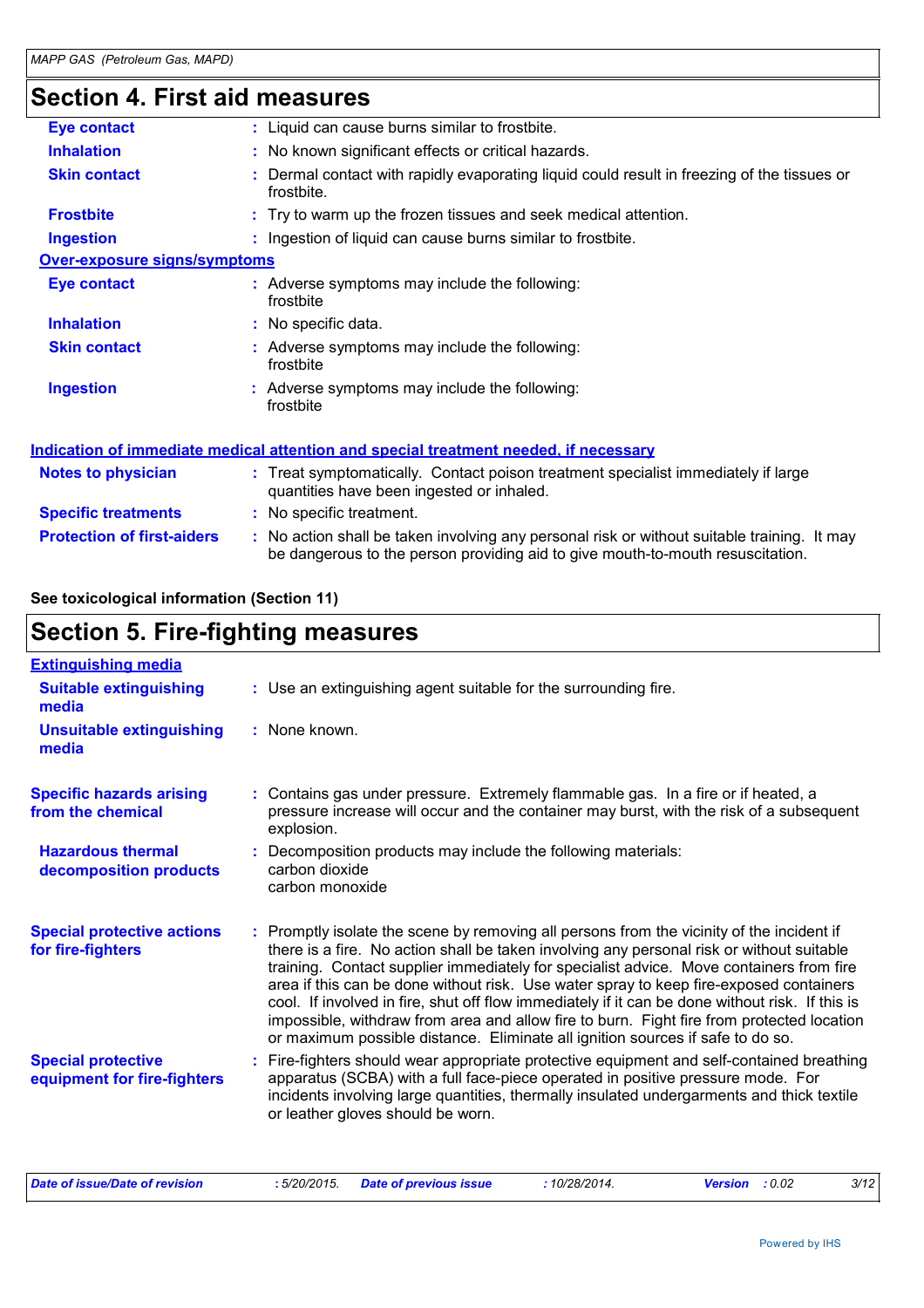## **Section 6. Accidental release measures**

|                                                              | <b>Personal precautions, protective equipment and emergency procedures</b>                                                                                                                                                                                                                                                                                                                                                                                                                                                                            |
|--------------------------------------------------------------|-------------------------------------------------------------------------------------------------------------------------------------------------------------------------------------------------------------------------------------------------------------------------------------------------------------------------------------------------------------------------------------------------------------------------------------------------------------------------------------------------------------------------------------------------------|
| For non-emergency<br>personnel                               | : Accidental releases pose a serious fire or explosion hazard. No action shall be taken<br>involving any personal risk or without suitable training. Evacuate surrounding areas.<br>Keep unnecessary and unprotected personnel from entering. Do not touch or walk<br>through spilled material. Shut off all ignition sources. No flares, smoking or flames in<br>hazard area. Avoid breathing gas. Provide adequate ventilation. Wear appropriate<br>respirator when ventilation is inadequate. Put on appropriate personal protective<br>equipment. |
| For emergency responders                                     | : If specialised clothing is required to deal with the spillage, take note of any information<br>in Section 8 on suitable and unsuitable materials. See also the information in "For non-<br>emergency personnel".                                                                                                                                                                                                                                                                                                                                    |
| <b>Environmental precautions</b>                             | : Ensure emergency procedures to deal with accidental gas releases are in place to avoid<br>contamination of the environment. Avoid dispersal of spilled material and runoff and<br>contact with soil, waterways, drains and sewers. Inform the relevant authorities if the<br>product has caused environmental pollution (sewers, waterways, soil or air).                                                                                                                                                                                           |
| <b>Methods and materials for containment and cleaning up</b> |                                                                                                                                                                                                                                                                                                                                                                                                                                                                                                                                                       |
| <b>Small spill</b>                                           | : Immediately contact emergency personnel. Stop leak if without risk. Use spark-proof                                                                                                                                                                                                                                                                                                                                                                                                                                                                 |

| <b>UNIUM JUM</b> | <b>INTERNATION CONTROL CHICKGONG POISONING.</b> Oldp ICan II WILHOUL HSN. OSC SpaIN-proof<br>tools and explosion-proof equipment.                                                                                       |
|------------------|-------------------------------------------------------------------------------------------------------------------------------------------------------------------------------------------------------------------------|
| Large spill      | Immediately contact emergency personnel. Stop leak if without risk. Use spark-proof<br>tools and explosion-proof equipment. Note: see Section 1 for emergency contact<br>information and Section 13 for waste disposal. |

## **Section 7. Handling and storage**

#### **Precautions for safe handling**

| <b>Protective measures</b>                                                       | : Put on appropriate personal protective equipment (see Section 8). Contains gas under<br>pressure. Do not get in eyes or on skin or clothing. Avoid breathing gas. Use only with<br>adequate ventilation. Wear appropriate respirator when ventilation is inadequate. Do<br>not enter storage areas and confined spaces unless adequately ventilated. Store and<br>use away from heat, sparks, open flame or any other ignition source. Use explosion-<br>proof electrical (ventilating, lighting and material handling) equipment. Use only non-<br>sparking tools. Empty containers retain product residue and can be hazardous. Do not<br>puncture or incinerate container. Use equipment rated for cylinder pressure. Close<br>valve after each use and when empty. Protect cylinders from physical damage; do not<br>drag, roll, slide, or drop. Use a suitable hand truck for cylinder movement. |  |
|----------------------------------------------------------------------------------|---------------------------------------------------------------------------------------------------------------------------------------------------------------------------------------------------------------------------------------------------------------------------------------------------------------------------------------------------------------------------------------------------------------------------------------------------------------------------------------------------------------------------------------------------------------------------------------------------------------------------------------------------------------------------------------------------------------------------------------------------------------------------------------------------------------------------------------------------------------------------------------------------------|--|
| <b>Advice on general</b><br>occupational hygiene                                 | : Eating, drinking and smoking should be prohibited in areas where this material is<br>handled, stored and processed. Workers should wash hands and face before eating,<br>drinking and smoking. Remove contaminated clothing and protective equipment before<br>entering eating areas. See also Section 8 for additional information on hygiene<br>measures.                                                                                                                                                                                                                                                                                                                                                                                                                                                                                                                                           |  |
| <b>Conditions for safe storage,</b><br>including any<br><b>incompatibilities</b> | Store in accordance with local regulations. Store in a segregated and approved area.<br>Store away from direct sunlight in a dry, cool and well-ventilated area, away from<br>incompatible materials (see Section 10). Eliminate all ignition sources. Keep container<br>tightly closed and sealed until ready for use. Cylinders should be stored upright, with<br>valve protection cap in place, and firmly secured to prevent falling or being knocked<br>over. Cylinder temperatures should not exceed 52 °C (125 °F).                                                                                                                                                                                                                                                                                                                                                                              |  |

| Date of issue/Date of revision |  | : 5/20/2015. Date of previous issue | 10/28/2014. | <b>Version</b> : 0.02 |  | 4/12 |
|--------------------------------|--|-------------------------------------|-------------|-----------------------|--|------|
|--------------------------------|--|-------------------------------------|-------------|-----------------------|--|------|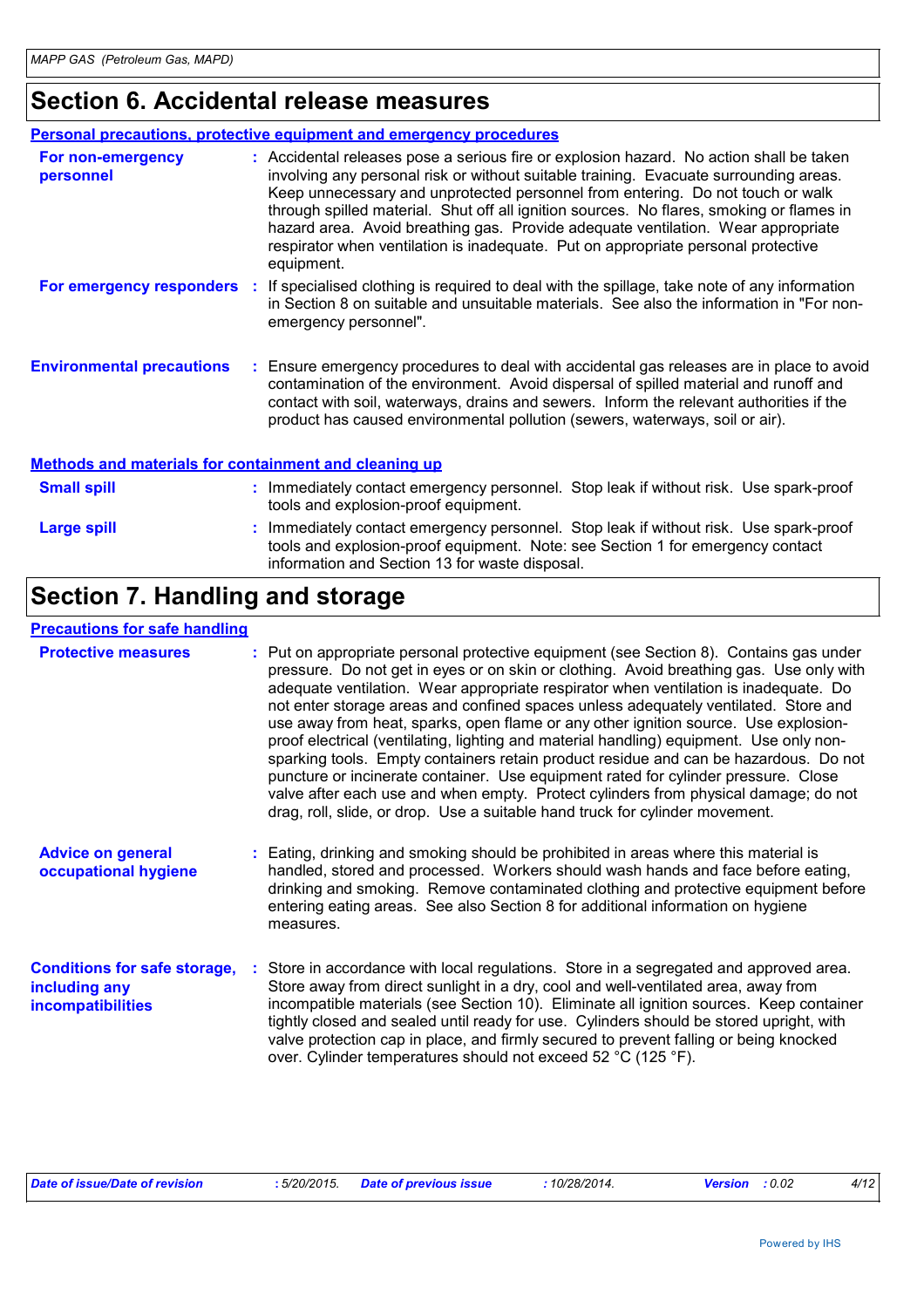## **Section 8. Exposure controls/personal protection**

#### **Control parameters**

#### **Occupational exposure limits**

None.

| <b>Appropriate engineering</b><br>controls | : Use only with adequate ventilation. Use process enclosures, local exhaust ventilation or<br>other engineering controls to keep worker exposure to airborne contaminants below any<br>recommended or statutory limits. The engineering controls also need to keep gas,<br>vapor or dust concentrations below any lower explosive limits. Use explosion-proof<br>ventilation equipment.                                                                                                                                                                                                                                                                                                                                          |
|--------------------------------------------|----------------------------------------------------------------------------------------------------------------------------------------------------------------------------------------------------------------------------------------------------------------------------------------------------------------------------------------------------------------------------------------------------------------------------------------------------------------------------------------------------------------------------------------------------------------------------------------------------------------------------------------------------------------------------------------------------------------------------------|
| <b>Environmental exposure</b><br>controls  | : Emissions from ventilation or work process equipment should be checked to ensure<br>they comply with the requirements of environmental protection legislation. In some<br>cases, fume scrubbers, filters or engineering modifications to the process equipment<br>will be necessary to reduce emissions to acceptable levels.                                                                                                                                                                                                                                                                                                                                                                                                  |
| <b>Individual protection measures</b>      |                                                                                                                                                                                                                                                                                                                                                                                                                                                                                                                                                                                                                                                                                                                                  |
| <b>Hygiene measures</b>                    | : Wash hands, forearms and face thoroughly after handling chemical products, before<br>eating, smoking and using the lavatory and at the end of the working period.<br>Appropriate techniques should be used to remove potentially contaminated clothing.<br>Wash contaminated clothing before reusing. Ensure that eyewash stations and safety<br>showers are close to the workstation location.                                                                                                                                                                                                                                                                                                                                |
| <b>Eye/face protection</b>                 | : Safety eyewear complying with an approved standard should be used when a risk<br>assessment indicates this is necessary to avoid exposure to liquid splashes, mists,<br>gases or dusts. If contact is possible, the following protection should be worn, unless<br>the assessment indicates a higher degree of protection: safety glasses with side-<br>shields.                                                                                                                                                                                                                                                                                                                                                               |
| <b>Skin protection</b>                     |                                                                                                                                                                                                                                                                                                                                                                                                                                                                                                                                                                                                                                                                                                                                  |
| <b>Hand protection</b>                     | : Chemical-resistant, impervious gloves complying with an approved standard should be<br>worn at all times when handling chemical products if a risk assessment indicates this is<br>necessary. If contact with the liquid is possible, insulated gloves suitable for low<br>temperatures should be worn. Considering the parameters specified by the glove<br>manufacturer, check during use that the gloves are still retaining their protective<br>properties. It should be noted that the time to breakthrough for any glove material may<br>be different for different glove manufacturers. In the case of mixtures, consisting of<br>several substances, the protection time of the gloves cannot be accurately estimated. |
| <b>Body protection</b>                     | Personal protective equipment for the body should be selected based on the task being<br>performed and the risks involved and should be approved by a specialist before<br>handling this product. When there is a risk of ignition from static electricity, wear anti-<br>static protective clothing. For the greatest protection from static discharges, clothing<br>should include anti-static overalls, boots and gloves.                                                                                                                                                                                                                                                                                                     |
| <b>Other skin protection</b>               | : Appropriate footwear and any additional skin protection measures should be selected<br>based on the task being performed and the risks involved and should be approved by a<br>specialist before handling this product.                                                                                                                                                                                                                                                                                                                                                                                                                                                                                                        |
| <b>Respiratory protection</b>              | : Use a properly fitted, air-purifying or air-fed respirator complying with an approved<br>standard if a risk assessment indicates this is necessary. Respirator selection must be<br>based on known or anticipated exposure levels, the hazards of the product and the safe<br>working limits of the selected respirator.                                                                                                                                                                                                                                                                                                                                                                                                       |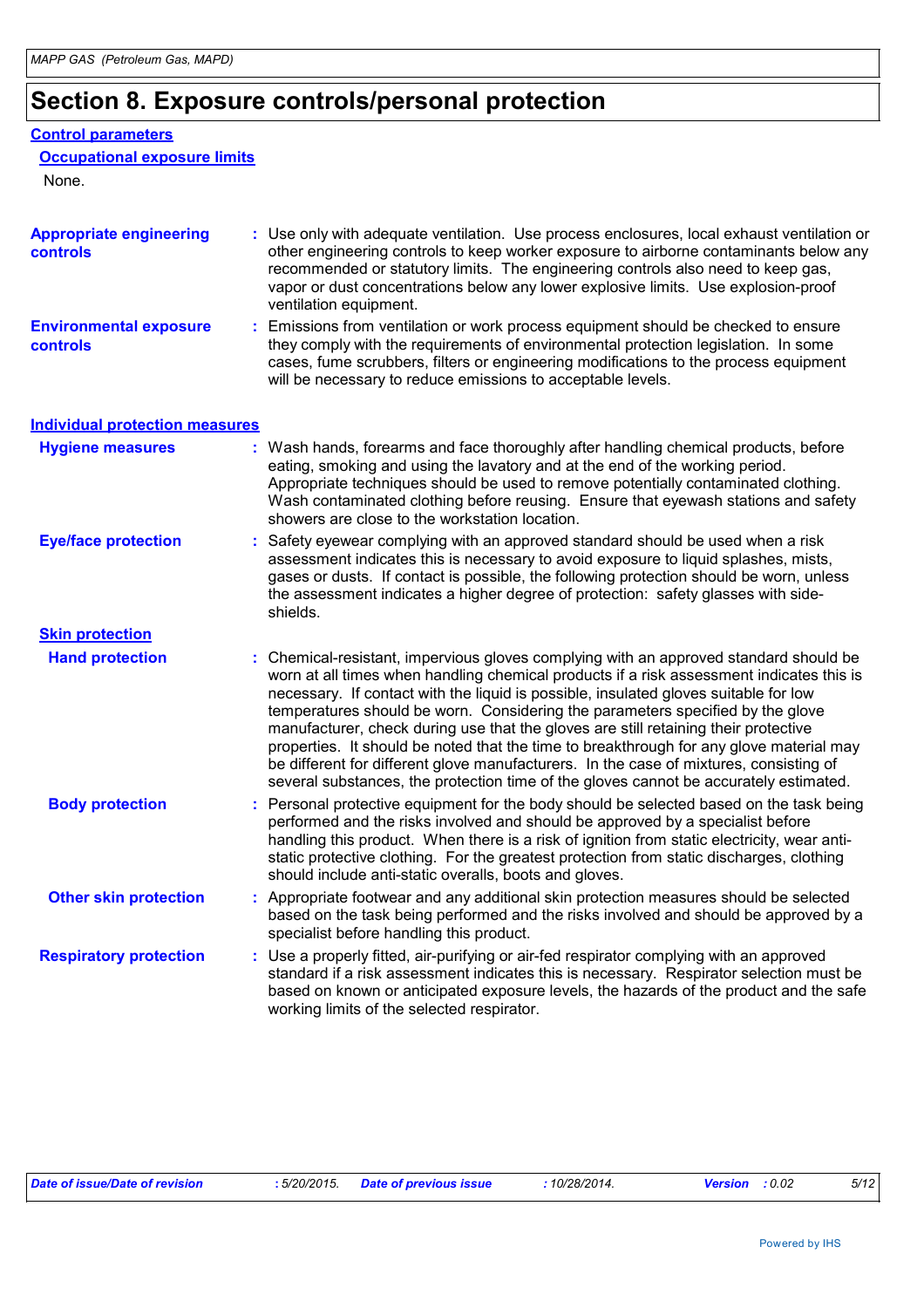## **Section 9. Physical and chemical properties**

| <b>Appearance</b>                                 |    |                                                                                                                                                 |
|---------------------------------------------------|----|-------------------------------------------------------------------------------------------------------------------------------------------------|
| <b>Physical state</b>                             |    | : Gas. [Liquefied gas]                                                                                                                          |
| <b>Color</b>                                      |    | Not available.                                                                                                                                  |
| <b>Molecular weight</b>                           |    | $: 42$ g/mol                                                                                                                                    |
| <b>Melting/freezing point</b>                     |    | $: -102.7^{\circ}$ C (-152.9°F) This is based on data for the following ingredient: Methyl Acetylene.<br>Weighted average: -151.39°C (-240.5°F) |
| <b>Critical temperature</b>                       |    | : Lowest known value: $91.85^{\circ}$ C (197.3°F) (propylene).                                                                                  |
| <b>Odor</b>                                       |    | Not available.                                                                                                                                  |
| <b>Odor threshold</b>                             |    | Not available.                                                                                                                                  |
| pH                                                |    | Not available.                                                                                                                                  |
| <b>Flash point</b>                                |    | Not available.                                                                                                                                  |
| <b>Burning time</b>                               |    | Not applicable.                                                                                                                                 |
| <b>Burning rate</b>                               |    | Not applicable.                                                                                                                                 |
| <b>Evaporation rate</b>                           | ÷. | Not available.                                                                                                                                  |
| <b>Flammability (solid, gas)</b>                  |    | Not available.                                                                                                                                  |
| Lower and upper explosive<br>(flammable) limits   |    | $:$ Lower: 2%<br><b>Upper: 13%</b>                                                                                                              |
| <b>Vapor pressure</b>                             |    | : Not available.                                                                                                                                |
| <b>Vapor density</b>                              |    | Highest known value: 2.1 (Air = 1) (Butane). Weighted average: $1.52$ (Air = 1)                                                                 |
| Gas Density (lb/ft <sup>3</sup> )                 |    | : Weighted average: 0.11                                                                                                                        |
| <b>Relative density</b>                           | ÷. | Not applicable.                                                                                                                                 |
| <b>Solubility</b>                                 |    | Not available.                                                                                                                                  |
| <b>Solubility in water</b>                        |    | Not available.                                                                                                                                  |
| <b>Partition coefficient: n-</b><br>octanol/water |    | Not available.                                                                                                                                  |
| <b>Auto-ignition temperature</b>                  |    | : Not available.                                                                                                                                |
| <b>Decomposition temperature</b>                  |    | : Not available.                                                                                                                                |
| <b>SADT</b>                                       |    | Not available.                                                                                                                                  |
| <b>Viscosity</b>                                  |    | Not applicable.                                                                                                                                 |

## **Section 10. Stability and reactivity**

| <b>Reactivity</b>                                        | : No specific test data related to reactivity available for this product or its ingredients.                                                                                                                                                                                                                |  |  |
|----------------------------------------------------------|-------------------------------------------------------------------------------------------------------------------------------------------------------------------------------------------------------------------------------------------------------------------------------------------------------------|--|--|
| <b>Chemical stability</b>                                | : The product is stable.                                                                                                                                                                                                                                                                                    |  |  |
| <b>Possibility of hazardous</b><br><b>reactions</b>      | : Hazardous reactions or instability may occur under certain conditions of storage or use.                                                                                                                                                                                                                  |  |  |
| <b>Conditions to avoid</b>                               | : Avoid all possible sources of ignition (spark or flame). Do not pressurize, cut, weld,<br>braze, solder, drill, grind or expose containers to heat or sources of ignition.                                                                                                                                |  |  |
| <b>Incompatibility with various</b><br><b>substances</b> | Extremely reactive or incompatible with oxidizing agents.<br>÷.<br>Reactive with metals.<br>Additionally, avoid contact with acetylide-forming metals (copper, silver and mercury).<br>Copper alloys (such as brass) containing sixty six percent (66%) or more of copper<br>should not be exposed to MAPD. |  |  |
| Date of issue/Date of revision                           | :5/20/2015.<br><b>Date of previous issue</b><br>:10/28/2014.<br><b>Version</b> : 0.02<br>6/12                                                                                                                                                                                                               |  |  |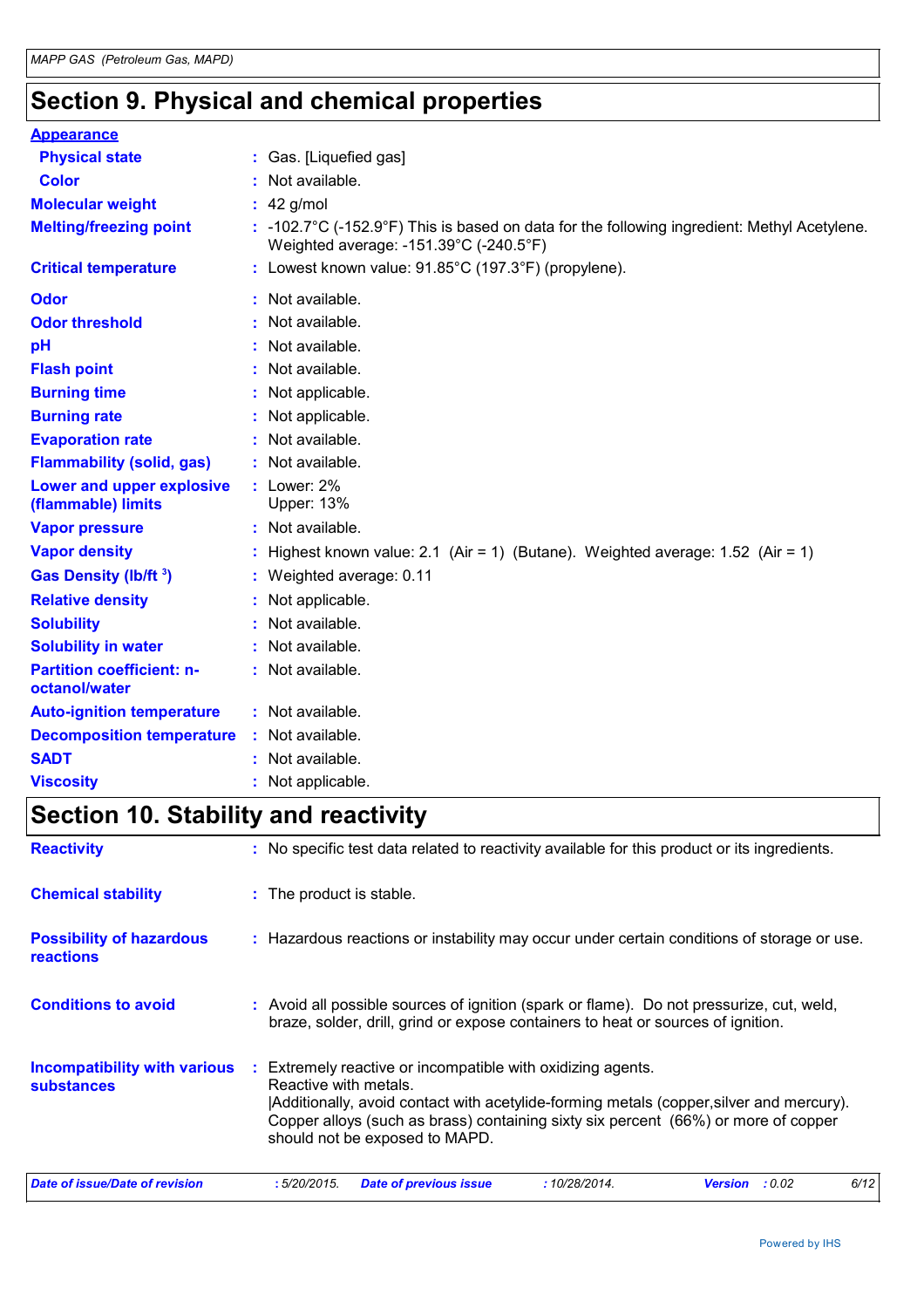### **Section 10. Stability and reactivity**

| <b>Hazardous decomposition</b><br><b>products</b> | : Under normal conditions of storage and use, hazardous decomposition products should<br>not be produced.                                                                                                                                                                                                                                                                             |
|---------------------------------------------------|---------------------------------------------------------------------------------------------------------------------------------------------------------------------------------------------------------------------------------------------------------------------------------------------------------------------------------------------------------------------------------------|
| <b>Hazardous polymerization</b>                   | : May Occur.                                                                                                                                                                                                                                                                                                                                                                          |
|                                                   | Conditions to Avoid: Elevated tempertures and pressures. Polymerization catalysts,<br>such as metal alkyls, can cause uncontrolled polymerization. Contamination with<br>oxygen can cause propadiene to form hazardous peroxides.                                                                                                                                                     |
|                                                   | INHIBITORS/STABILIZERS                                                                                                                                                                                                                                                                                                                                                                |
|                                                   | An ihibitor is added to the MAPD mixture to prevent potential unstable peroxide<br>formation. Butanes (iso and/or normal) are also added to the MAPD mixture to prevent<br>potential concentration of the methylacetylene and propadiene from reaching<br>concentration levels that would render the mixture unstable in case of weathering off<br>(evaporation of light components). |
| Section 11. Toxicological information             |                                                                                                                                                                                                                                                                                                                                                                                       |

#### **Information on toxicological effects**

**Acute toxicity**

Not available.

#### **Irritation/Corrosion**

Not available.

#### **Sensitization**

Not available.

#### **Mutagenicity**

Not available.

#### **Carcinogenicity**

Not available.

#### **Reproductive toxicity**

Not available.

#### **Teratogenicity**

Not available.

#### **Specific target organ toxicity (single exposure)**

Not available.

#### **Specific target organ toxicity (repeated exposure)** Not available.

#### **Aspiration hazard**

Not available.

#### **Information on the likely :** Not available.

**routes of exposure**

#### **Potential acute health effects**

*Date of issue/Date of revision* **:** *5/20/2015. Date of previous issue : 10/28/2014. Version : 0.02 7/12*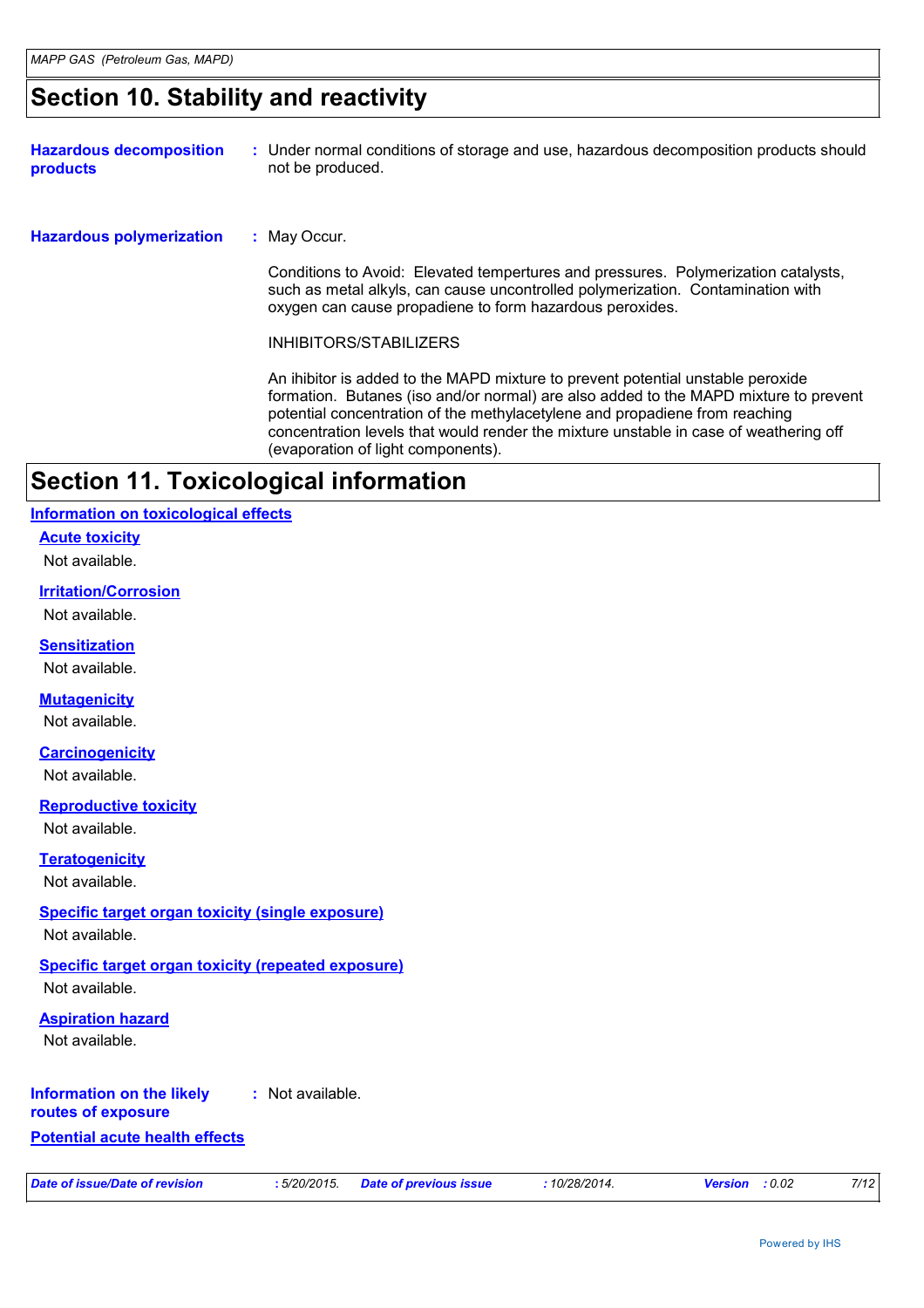## **Section 11. Toxicological information**

| <b>Eye contact</b>                      | : Liquid can cause burns similar to frostbite.                                                          |
|-----------------------------------------|---------------------------------------------------------------------------------------------------------|
| <b>Inhalation</b>                       | : No known significant effects or critical hazards.                                                     |
| <b>Skin contact</b>                     | Dermal contact with rapidly evaporating liquid could result in freezing of the tissues or<br>frostbite. |
| <b>Ingestion</b>                        | Ingestion of liquid can cause burns similar to frostbite.                                               |
|                                         | Symptoms related to the physical, chemical and toxicological characteristics                            |
| <b>Eye contact</b>                      | : Adverse symptoms may include the following:<br>frostbite                                              |
| <b>Inhalation</b>                       | : No specific data.                                                                                     |
| <b>Skin contact</b>                     | : Adverse symptoms may include the following:<br>frostbite                                              |
| <b>Ingestion</b>                        | Adverse symptoms may include the following:<br>frostbite                                                |
|                                         | Delayed and immediate effects and also chronic effects from short and long term exposure                |
| <b>Short term exposure</b>              |                                                                                                         |
| <b>Potential immediate</b><br>effects   | : Not available.                                                                                        |
| <b>Potential delayed effects</b>        | : Not available.                                                                                        |
| <b>Long term exposure</b>               |                                                                                                         |
| <b>Potential immediate</b><br>effects   | : Not available.                                                                                        |
| <b>Potential delayed effects</b>        | : Not available.                                                                                        |
| <b>Potential chronic health effects</b> |                                                                                                         |
| Not available.                          |                                                                                                         |
| <b>General</b>                          | : No known significant effects or critical hazards.                                                     |
| <b>Carcinogenicity</b>                  | : No known significant effects or critical hazards.                                                     |
| <b>Mutagenicity</b>                     | : No known significant effects or critical hazards.                                                     |
| <b>Teratogenicity</b>                   | : No known significant effects or critical hazards.                                                     |
| <b>Developmental effects</b>            | : No known significant effects or critical hazards.                                                     |
| <b>Fertility effects</b>                | : No known significant effects or critical hazards.                                                     |
| <b>Numerical measures of toxicity</b>   |                                                                                                         |
|                                         |                                                                                                         |

#### **Acute toxicity estimates**

Not available.

## **Section 12. Ecological information**

#### **Toxicity**

Not available.

#### **Persistence and degradability**

Not available.

*Date of issue/Date of revision* **:** *5/20/2015. Date of previous issue : 10/28/2014. Version : 0.02 8/12*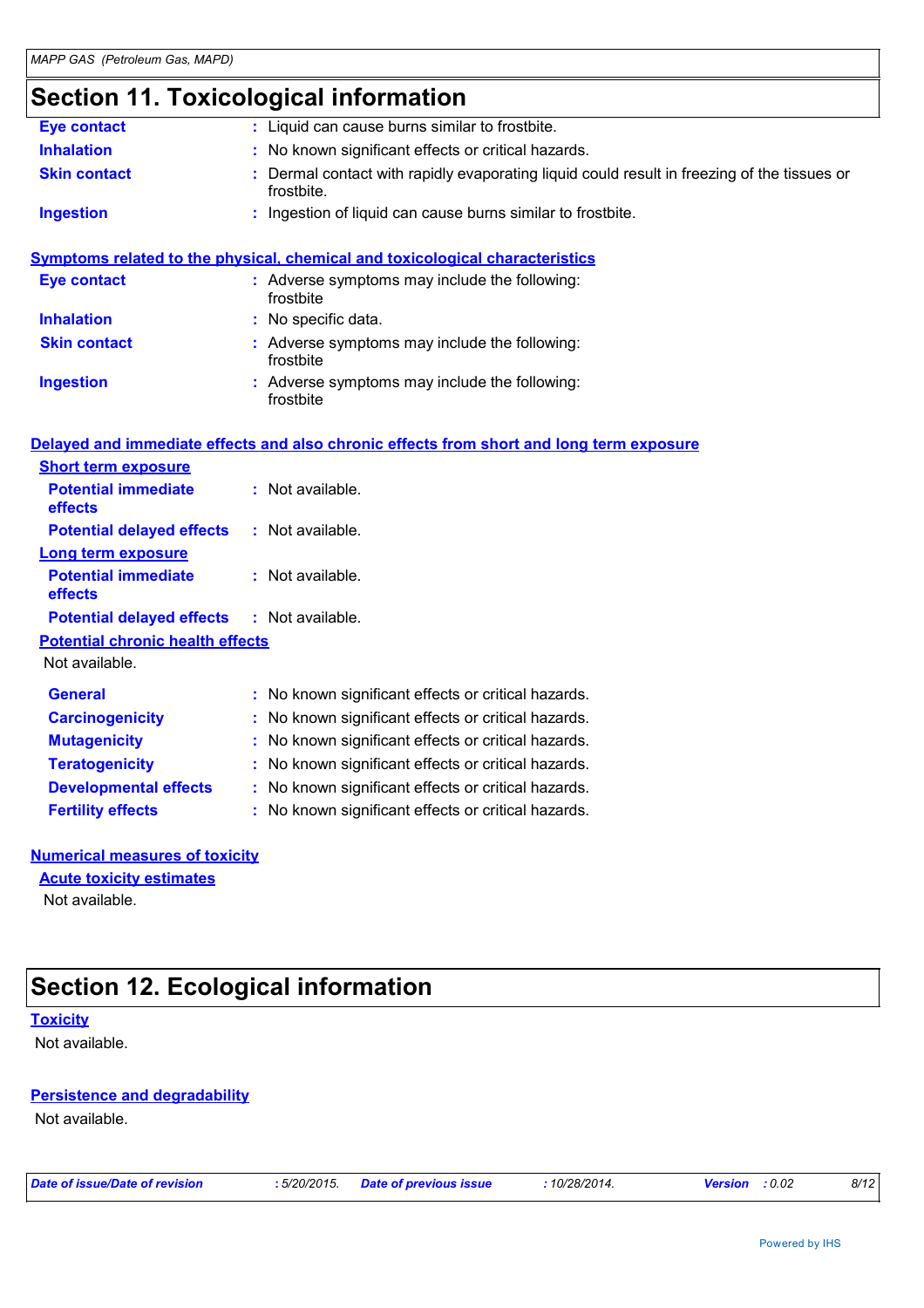## **Section 12. Ecological information**

#### **Bioaccumulative potential**

Not available.

| <b>Mobility in soil</b>     |  |  |
|-----------------------------|--|--|
| <b>Soil/water partition</b> |  |  |

**coefficient (KOC)**

**:** Not available.

**Other adverse effects** : No known significant effects or critical hazards.

### **Section 13. Disposal considerations**

**Disposal methods :**

The generation of waste should be avoided or minimized wherever possible. Disposal of this product, solutions and any by-products should at all times comply with the requirements of environmental protection and waste disposal legislation and any regional local authority requirements. Dispose of surplus and non-recyclable products via a licensed waste disposal contractor. Waste should not be disposed of untreated to the sewer unless fully compliant with the requirements of all authorities with jurisdiction. Empty Airgas-owned pressure vessels should be returned to Airgas. Waste packaging should be recycled. Incineration or landfill should only be considered when recycling is not feasible. This material and its container must be disposed of in a safe way. Empty containers or liners may retain some product residues. Do not puncture or incinerate container.

### **Section 14. Transport information**

|                                         | <b>DOT</b>                                                 | <b>TDG</b>                                                                                                                                                               | <b>Mexico</b>                                              | <b>IMDG</b>                                                | <b>IATA</b>                                                |
|-----------------------------------------|------------------------------------------------------------|--------------------------------------------------------------------------------------------------------------------------------------------------------------------------|------------------------------------------------------------|------------------------------------------------------------|------------------------------------------------------------|
| <b>UN number</b>                        | <b>UN1060</b>                                              | <b>UN1060</b>                                                                                                                                                            | <b>UN1060</b>                                              | <b>UN1060</b>                                              | <b>UN1060</b>                                              |
| <b>UN proper</b><br>shipping name       | Methyl Acetylene and<br>Propadiene mixtures,<br>stabilized | Methyl Acetylene and<br>Propadiene mixtures,<br>stabilized                                                                                                               | Methyl Acetylene and<br>Propadiene mixtures,<br>stabilized | Methyl Acetylene and<br>Propadiene mixtures,<br>stabilized | Methyl Acetylene and<br>Propadiene mixtures,<br>stabilized |
| <b>Transport</b><br>hazard class(es)    | 2.1<br>LAWMABLE G                                          | 2.1                                                                                                                                                                      | 2.1                                                        | 2.1                                                        | 2.1                                                        |
| <b>Packing group</b>                    |                                                            |                                                                                                                                                                          |                                                            |                                                            |                                                            |
| <b>Environment</b>                      | No.                                                        | No.                                                                                                                                                                      | No.                                                        | No.                                                        | No.                                                        |
| <b>Additional</b><br><b>information</b> |                                                            | <b>Explosive Limit and</b><br><b>Limited Quantity Index</b><br>0.125<br><b>ERAP Index</b><br>3000<br><b>Passenger Carrying</b><br><b>Road or Rail Index</b><br>Forbidden |                                                            |                                                            |                                                            |

**"Refer to CFR 49 (or authority having jurisdiction) to determine the information required for shipment of the product."** 

**Special precautions for user Transport within user's premises:** always transport in closed containers that are **:** upright and secure. Ensure that persons transporting the product know what to do in the event of an accident or spillage.

| $10/28/2014$ .<br>: 5/20/2015.<br>Date of issue/Date of revision<br><b>Date of previous issue</b><br>: 0.02<br><b>Version</b> |  |  |  |  | 9/12 |
|-------------------------------------------------------------------------------------------------------------------------------|--|--|--|--|------|
|-------------------------------------------------------------------------------------------------------------------------------|--|--|--|--|------|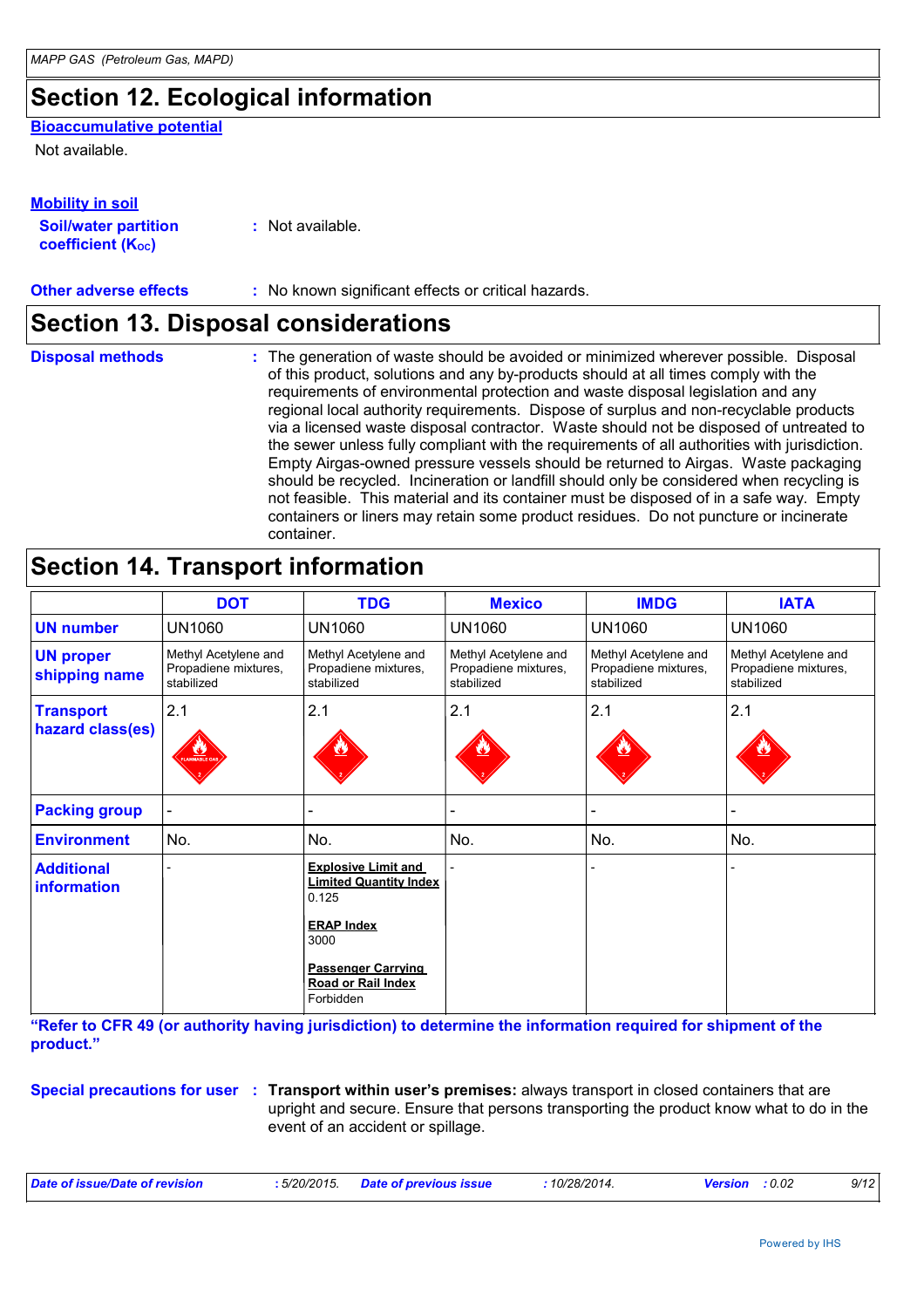## **Section 14. Transport information**

**Transport in bulk according :** Not available. **to Annex II of MARPOL 73/78 and the IBC Code**

### **Section 15. Regulatory information**

| <b>U.S. Federal regulations</b>                                                   | : TSCA 8(a) CDR Exempt/Partial exemption: Not determined                                                                           |
|-----------------------------------------------------------------------------------|------------------------------------------------------------------------------------------------------------------------------------|
|                                                                                   | United States inventory (TSCA 8b): All components are listed or exempted.                                                          |
|                                                                                   | Clean Air Act (CAA) 112 regulated flammable substances: propylene; Methyl<br>Acetylene; 1,2-Propadiene; Isobutane; Butane; propane |
| <b>Clean Air Act Section 112</b><br>(b) Hazardous Air<br><b>Pollutants (HAPS)</b> | : Not listed                                                                                                                       |
| <b>Clean Air Act Section 602</b><br><b>Class I Substances</b>                     | : Not listed                                                                                                                       |
| <b>Clean Air Act Section 602</b><br><b>Class II Substances</b>                    | : Not listed                                                                                                                       |
| <b>DEA List I Chemicals</b><br>(Precursor Chemicals)                              | : Not listed                                                                                                                       |
| <b>DEA List II Chemicals</b><br><b>(Essential Chemicals)</b>                      | : Not listed                                                                                                                       |
| <b>SARA 302/304</b>                                                               |                                                                                                                                    |
| <b>Composition/information on ingredients</b>                                     |                                                                                                                                    |
| No products were found.                                                           |                                                                                                                                    |
| <b>SARA 304 RQ</b>                                                                | : Not applicable.                                                                                                                  |
| <b>SARA 311/312</b>                                                               |                                                                                                                                    |
| <b>Classification</b>                                                             | $:$ Fire hazard<br>Sudden release of pressure                                                                                      |

**Composition/information on ingredients**

No products were found.

#### **SARA 313**

|                                           | <b>Product name</b> | <b>CAS number</b> | $\frac{9}{6}$ |
|-------------------------------------------|---------------------|-------------------|---------------|
| <b>Form R - Reporting</b><br>requirements | propylene           | $115 - 07 - 1$    | l40 - 50      |
| <b>Supplier notification</b>              | propylene           | $115 - 07 - 1$    | I40 - 50      |

SARA 313 notifications must not be detached from the SDS and any copying and redistribution of the SDS shall include copying and redistribution of the notice attached to copies of the SDS subsequently redistributed.

| <b>State regulations</b>       |                                                                                                                                                                            |  |  |  |  |
|--------------------------------|----------------------------------------------------------------------------------------------------------------------------------------------------------------------------|--|--|--|--|
| <b>Massachusetts</b>           | : The following components are listed: PROPYLENE (PROPENE); PROPYNE;<br>ISOBUTANE; BUTANE; PROPANE                                                                         |  |  |  |  |
| <b>New York</b>                | : None of the components are listed.                                                                                                                                       |  |  |  |  |
| <b>New Jersey</b>              | : The following components are listed: PROPYLENE; 1-PROPENE; METHYL<br>ACETYLENE; 1-PROPYNE; PROPADIENE; 1,2-PROPADIENE; Isobutane; PROPANE,<br>2-METHYL-; BUTANE; PROPANE |  |  |  |  |
| <b>Pennsylvania</b>            | : The following components are listed: 1-PROPENE; 1-PROPYNE; PROPANE,<br>2-METHYL-; BUTANE; PROPANE                                                                        |  |  |  |  |
| <b>Canada inventory</b>        | : All components are listed or exempted.                                                                                                                                   |  |  |  |  |
| Date of issue/Date of revision | <b>Date of previous issue</b><br>10/12<br>:5/20/2015.<br>:10/28/2014.<br>: 0.02<br><b>Version</b>                                                                          |  |  |  |  |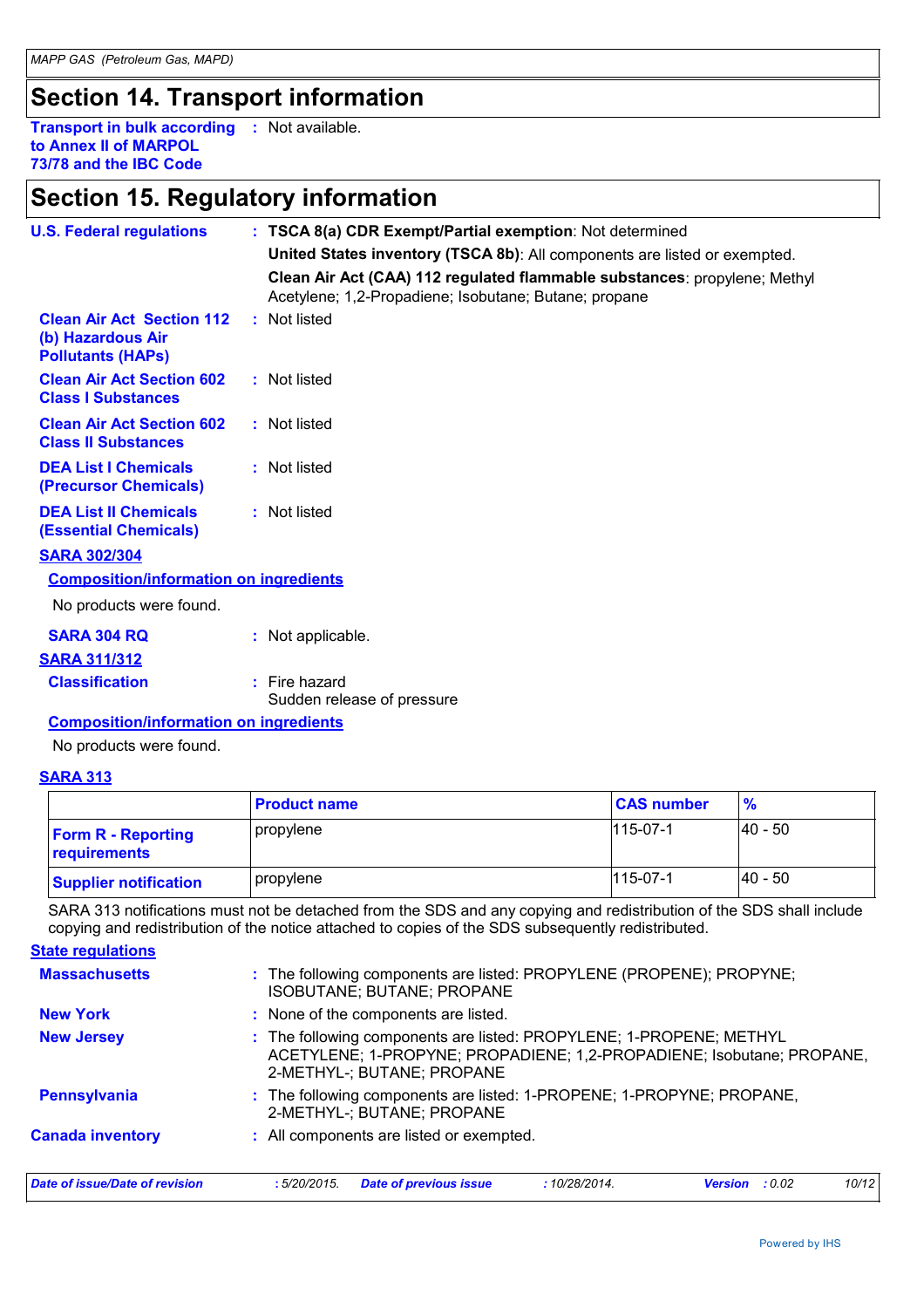### **Section 15. Regulatory information**

| <b>International regulations</b>                                                   |                                                                                                                                                                                                                                                                                                                                                                                                                                                                                                         |
|------------------------------------------------------------------------------------|---------------------------------------------------------------------------------------------------------------------------------------------------------------------------------------------------------------------------------------------------------------------------------------------------------------------------------------------------------------------------------------------------------------------------------------------------------------------------------------------------------|
| <b>International lists</b>                                                         | : Australia inventory (AICS): All components are listed or exempted.<br>China inventory (IECSC): Not determined.<br>Japan inventory: All components are listed or exempted.<br>Korea inventory: All components are listed or exempted.<br>Malaysia Inventory (EHS Register): Not determined.<br>New Zealand Inventory of Chemicals (NZIoC): All components are listed or exempted.<br>Philippines inventory (PICCS): All components are listed or exempted.<br>Taiwan inventory (CSNN): Not determined. |
| <b>Chemical Weapons</b><br><b>Convention List Schedule</b><br><b>I</b> Chemicals   | : Not listed                                                                                                                                                                                                                                                                                                                                                                                                                                                                                            |
| <b>Chemical Weapons</b><br><b>Convention List Schedule</b><br><b>Il Chemicals</b>  | : Not listed                                                                                                                                                                                                                                                                                                                                                                                                                                                                                            |
| <b>Chemical Weapons</b><br><b>Convention List Schedule</b><br><b>III Chemicals</b> | : Not listed                                                                                                                                                                                                                                                                                                                                                                                                                                                                                            |
| <b>Canada</b>                                                                      |                                                                                                                                                                                                                                                                                                                                                                                                                                                                                                         |
| <b>WHMIS (Canada)</b>                                                              | : Class B1: Flammable Gases<br>Class A: Compressed Gas                                                                                                                                                                                                                                                                                                                                                                                                                                                  |
|                                                                                    | CEPA DSL: Propylene; Isobutane; Butane; propadiene; Methyl Acetylene; Propane<br>CPR Compliance: This product has been classified with a hazard criteria of the CPR,                                                                                                                                                                                                                                                                                                                                    |

and the MSDS contains all the information required for CPR.

### **Section 16. Other information**

|  | <b>Canada Label requirements : Class B1: Flammable Gases</b> |  |
|--|--------------------------------------------------------------|--|
|  | Class A: Compressed Gas                                      |  |

#### **Hazardous Material Information System (U.S.A.)**



**Caution: HMIS® ratings are based on a 0-4 rating scale, with 0 representing minimal hazards or risks, and 4 representing significant hazards or risks Although HMIS® ratings are not required on SDSs under 29 CFR 1910. 1200, the preparer may choose to provide them. HMIS® ratings are to be used with a fully implemented HMIS® program. HMIS® is a registered mark of the National Paint & Coatings Association (NPCA). HMIS® materials may be purchased exclusively from J. J. Keller (800) 327-6868.**

**The customer is responsible for determining the PPE code for this material.**

**National Fire Protection Association (U.S.A.)**



**Reprinted with permission from NFPA 704-2001, Identification of the Hazards of Materials for Emergency Response Copyright ©1997, National Fire Protection Association, Quincy, MA 02269. This reprinted material is not the complete and official position of the National Fire Protection Association, on the referenced subject which is represented only by the standard in its entirety.**

| : 5/20/2015.<br>Date of issue/Date of revision<br>Date of previous issue<br>10/28/2014.<br>: 0.02<br>Version<br>_______ |  |  |  |  | 11/12 |
|-------------------------------------------------------------------------------------------------------------------------|--|--|--|--|-------|
|-------------------------------------------------------------------------------------------------------------------------|--|--|--|--|-------|